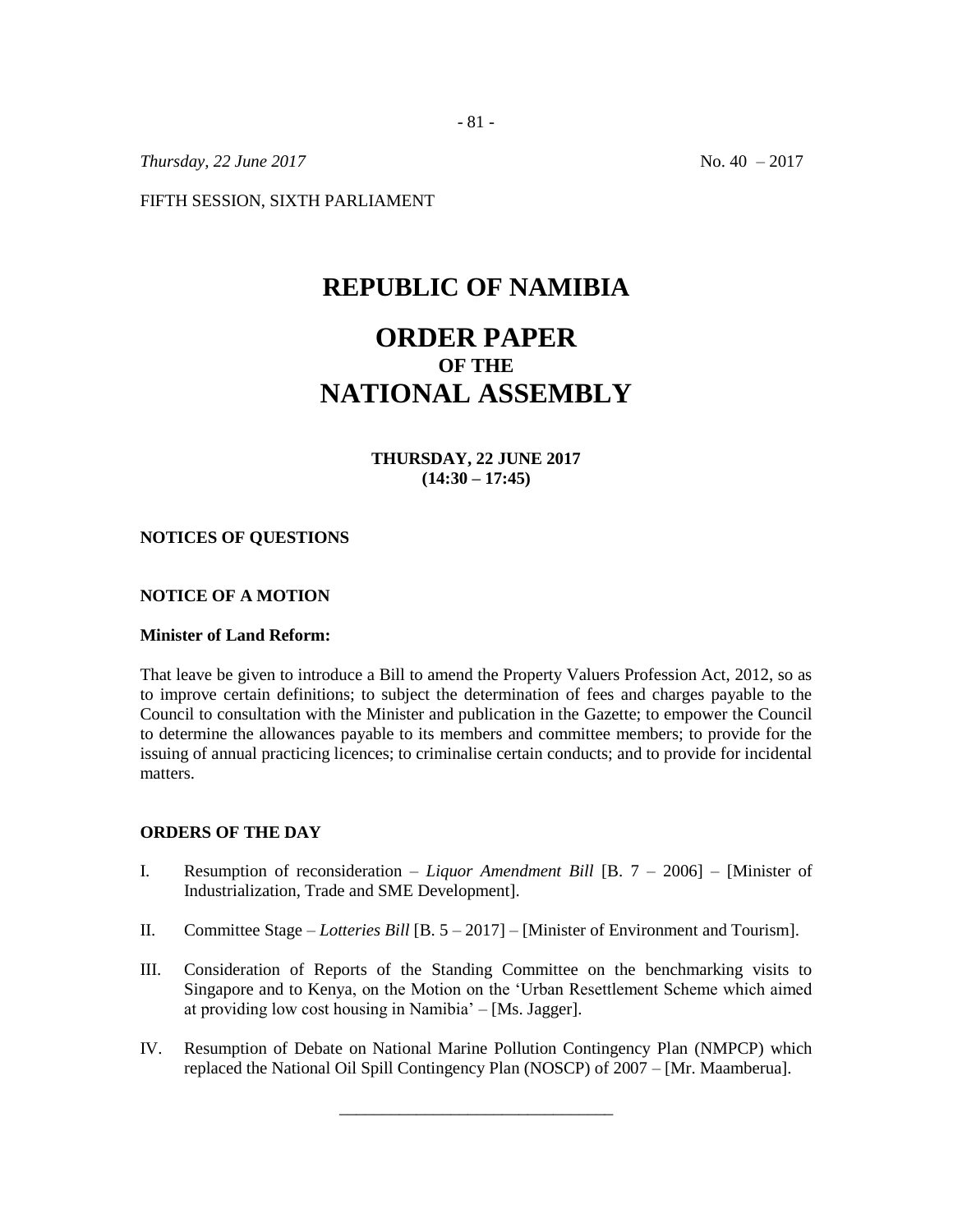### **TUESDAY, 27 JUNE 2017**

#### **ORDER OF THE DAY**

Committee Stage – *Usury Amendment Bill* [B. 10 – 2017] – [Minister of Finance].

#### **NOTICE OF A MOTION**

#### **Mr. Venaani:**

That this Assembly –

*Debates* the need to provide subsidized transportation for all students attending tertiary institutions as an incentive to create skills development in the country.

That this Motion be referred to the Parliamentary Standing Committee on Human Resources and Community Development for further research and report back.

\_\_\_\_\_\_\_\_\_\_\_\_\_\_\_\_\_\_\_\_\_\_\_\_\_\_\_\_\_\_\_\_

**WEDNESDAY, 28 JUNE 2017**

## **NOTICE OF A MOTION**

#### **Deputy Prime Minister and Minister of International Relations and Cooperation:**

That this Assembly  $-$ 

*Agrees* to the Ratification of the General Convention on the Privileges and Immunities of the Organization of African Unity.

#### **ORDER OF THE DAY**

Resumption of Debate on Second Reading – *Namibia Revenue Agency Bill* [B. 11 – 2017] – [Mr. Smit].

#### **TUESDAY, 11 JULY 2017**

\_\_\_\_\_\_\_\_\_\_\_\_\_\_\_\_\_\_\_\_\_\_\_\_\_\_\_\_\_\_\_\_

## **NOTICE OF A MOTION**

**Mr. Venaani:**

That this Assembly  $-$ 

*Discusses* the need to modernize our agricultural industry as a means to increase agricultural yields and boost job creation.